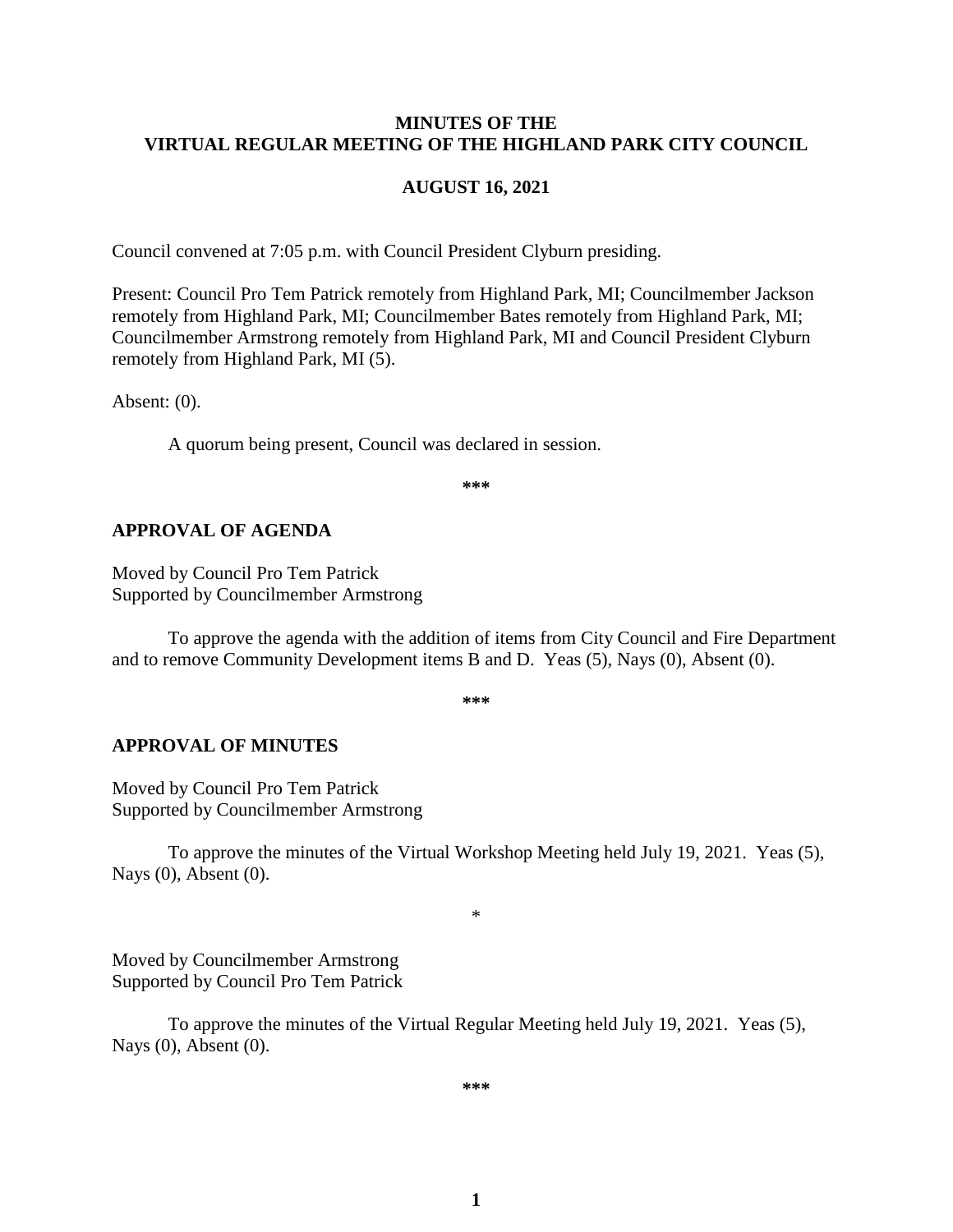### **PUBLIC HEARING 08-16-21 V**

The Clerk stated this was the place and time to hold a public hearing to hear citizens input regarding FY 2022 Water Department budget & rates.

Damon Garrett**,** Director of Water/Engineering, gave an overview of the proposed budget and upcoming projects and costs.

Brian Donovan and Gracie Wooten had comments as well as members of City Council.

Moved by Council Pro Tem Patrick Supported by Councilmember Bates

To close the Public Hearing. Public Hearing closed at 7:46 Yeas (5), Nays (0), Absent (0).

\*\*\*

## **CITY ADMINISTRATOR 08-16-21 VI**

The following resolution was submitted for approval.

# **RESOLUTION TO APPROVE CONTRACT WITH THE WOODHILL GROUP FOR SUPPLEMENTAL FINANCIAL SERVICES FOR THE SUCCESSFUL MANAGEMENT OF THE 2020/2021 FY AUDIT**

Moved by Council Pro Tem Patrick Supported by Councilmember Bates

**WHEREAS,** the Michigan State Treasurer is required to prescribe uniform accounting and reporting standards for all local units within the State; and

**WHEREAS,** if a local unit has a population of 4,000 or more, an audit is required every year; and

**WHEREAS,** the Woodhill Group has assisted the Highland Park Finance Department in completing asuccessful audit during the last several years; and

**WHEREAS,** the Finance Department wishes to engage the Woodhill Group to provide accountingand financial services to:

- 1) manage the 2020/2021 FY audit for an amount not to exceed \$15,000
- 2) complete all record-keeping required for the audit
- 3) provide emergency orspecial projects as requested by the City Total of items 2 & 3 not to exceed \$15,000; and

### **NOW, THEREFORE, BE IT FURTHER RESOLVED** that the City approves issuing a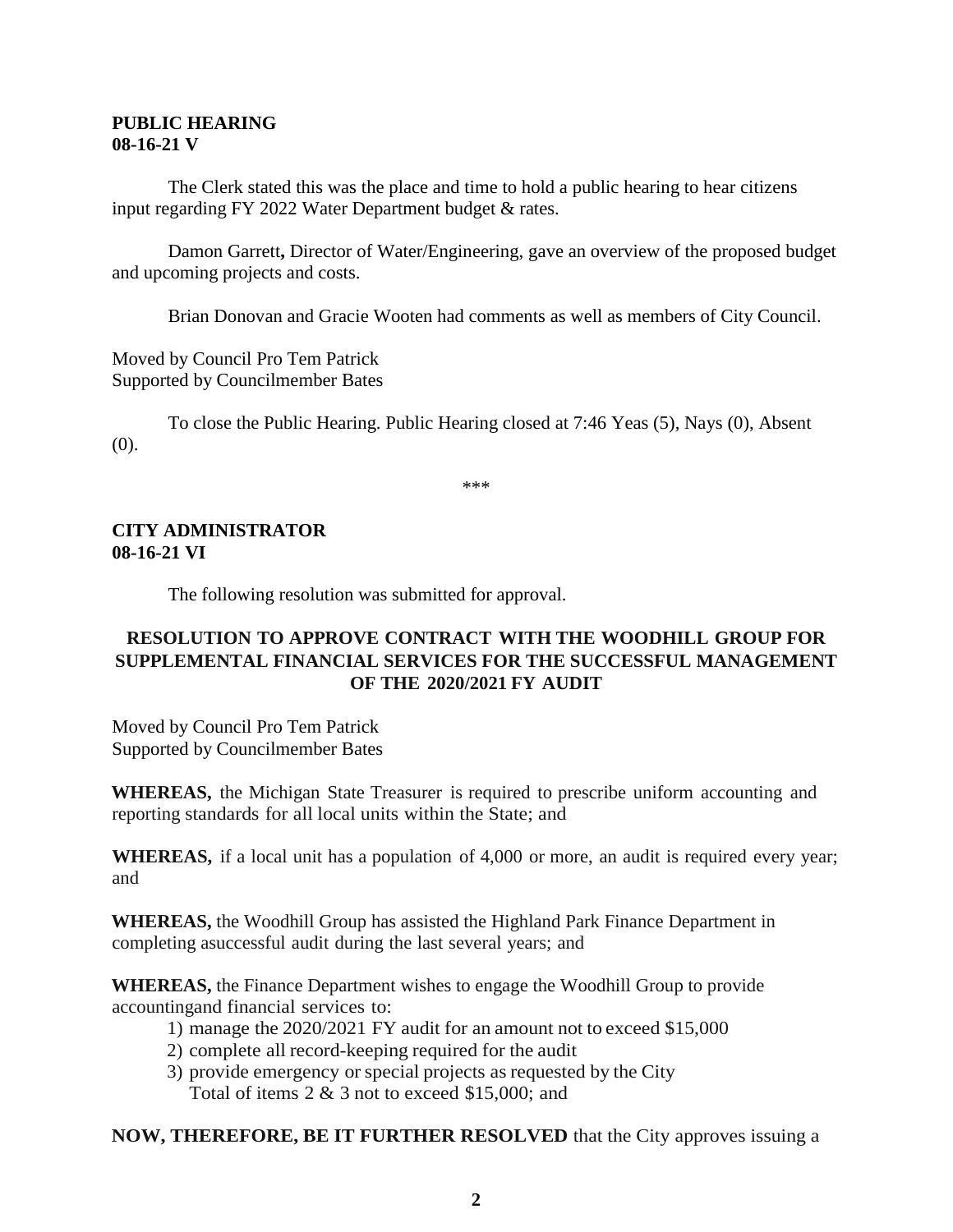contract to TheWoodhill Group for supplemental financial services relating to the 2020/2021 audit for a total amount not to exceed \$30,000. Yeas (5), Nays (0), Absent (0).

**\*\*\***

### **ADMINISTRATION 08-16-21 VII**

The following resolution was submitted for approval.

## **RESOLUTION TO APPROVE ALL EMERGENCY EXPENDITURES CAUSED BY THE JUNE 25- 27, 2021 FLOOD.**

Moved by Council Pro Tem Patrick Supported by Councilmember Bates

**WHEREAS,** over a 3-day span from June 25-27, 2021, the City of Highland Park and surrounding areas received  $4"$  to  $6"$ + of rain; and

**WHEREAS,** the rain exceeded the capacity of the storm water system and, as a result, significant flooding occurred; and

**WHEREAS,** the Mayor declared a State of Emergency in Highland Park due to the impact of the flooding, the Governor declared a State of Emergency in Wayne County and the President of the United States subsequently approved a Michigan Disaster Declaration; and

**WHEREAS,** the greatest impacts from flooding in Highland Park were the basement of City Hall and the Recreation Center; and

**WHEREAS,** in an effort to mitigate the damage and allow employees to return to work on Monday, June  $28<sup>th</sup>$  the City took the following emergency actions: 1) called the City's insurance carrier, 2) engaged a flood restoration company to clean-up the City Hall basement **(\$15,053.37),** 3) engaged a Public Adjuster to work on Highland Park's behalf to secure maximum compensation from the insurance company (during the 2014 flood, Highland Park hired a Public Adjuster) **(10% of total insurance award),** 4) engaged an air quality contractor to check the air quality in City Hall (**cost TBD**); 5) engaged a mold remediation company to assess mold findings in the Recreation Department **(cost TBD);**  and 6) may engage additional companies to protect Highland Park citizens and employees, as needed **(cost TBD);** and

**NOW, THEREFORE, BE IT RESOLVED,** that the City approves all emergency expenditures caused by the June 25-27, 2021 flood. Yeas (5), Nays (0), Absent (0).

\*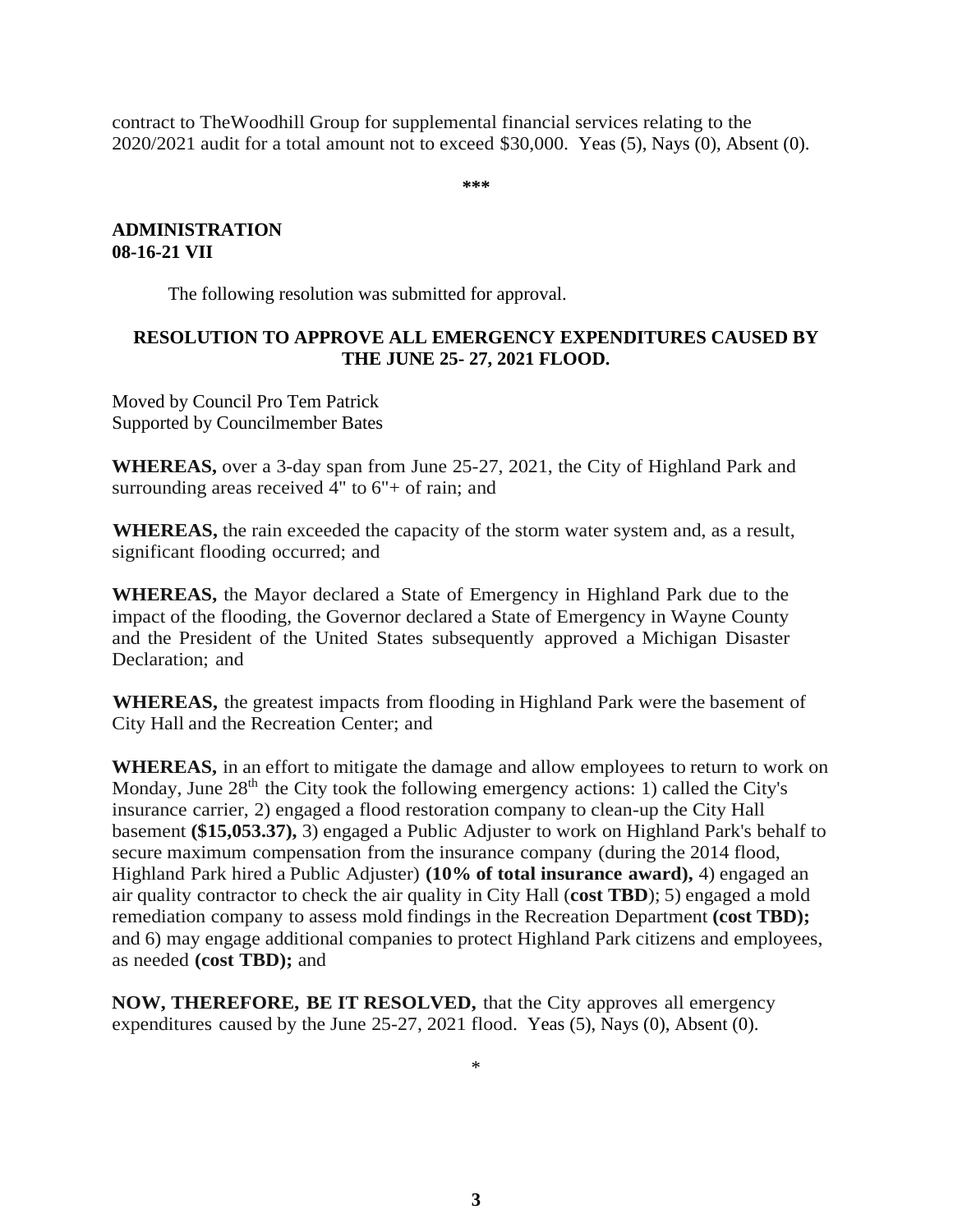#### **08-16-21 VII b**

The following resolution was submitted for approval.

# **RESOLUTION TO APPLY FOR A 2022 DETROIT AREA AGENCY ON AGING (DAAA) COMMUNITY IMPACT GRANT**

Moved by Council Pro Tem Patrick Supported by Councilmember Armstrong

**WHEREAS,** the Detroit Area Agency on Aging (DAAA) is accepting Community Impact Grantproposals for selected Senior and Caregiver Services; and

**WHEREAS,** the grant will be funded through the Older Americans Act, including National Family Caregiver Support Program (Federal), State, and/or Wayne County Funds for Fiscal Year 2022, covering the period November 1, 2021 to September 30, 2022; and

**WHEREAS,** in April, the DAAA held two town hall meetings for residents of Highland Park andconducted a Community Needs Assessment to determine the needs of the community; and

**WHEREAS, t**he DAAA will fund innovative proposals put forth by Highland Park to address the cultural needs of older adults and caregivers identified in the town hall meetings and CommunityNeeds Assessment (see attached list); and

**NOW, THEREFORE, BE IT FURTHER RESOLVED** that the City approves Highland Park applying for a 2022 Detroit Area Agency on Aging (DAAA) Community Impact Grant. Yeas (5), Nays (0), Absent (0).

**\*\*\***

**CITY COUNCIL 08-16-21 VIII** 

The following resolution was submitted for approval.

# **RESOLUTION FROM THE HIGHLAND PARK CITY COUNCIL MANDATING THAT AJAX PAVING, INC. CEASE AND DESIST ITS ILLEGAL OPERATIONS AT THE CITY OF HIGHLAND PARK DEPARTMENT OF PUBLIC WORKS YARD LOCATED AT 14200 DEQUINDRE STREET, DETROIT, MICHIGAN 48212, IMMEDIATELY.**

Moved by Council Pro Tem Patrick Supported by Councilmember Armstrong

**WHEREAS,** the Highland Park City Council is mandated by the Highland Park City Charter toapprove all contracts that include the City of Highland Park, and**,**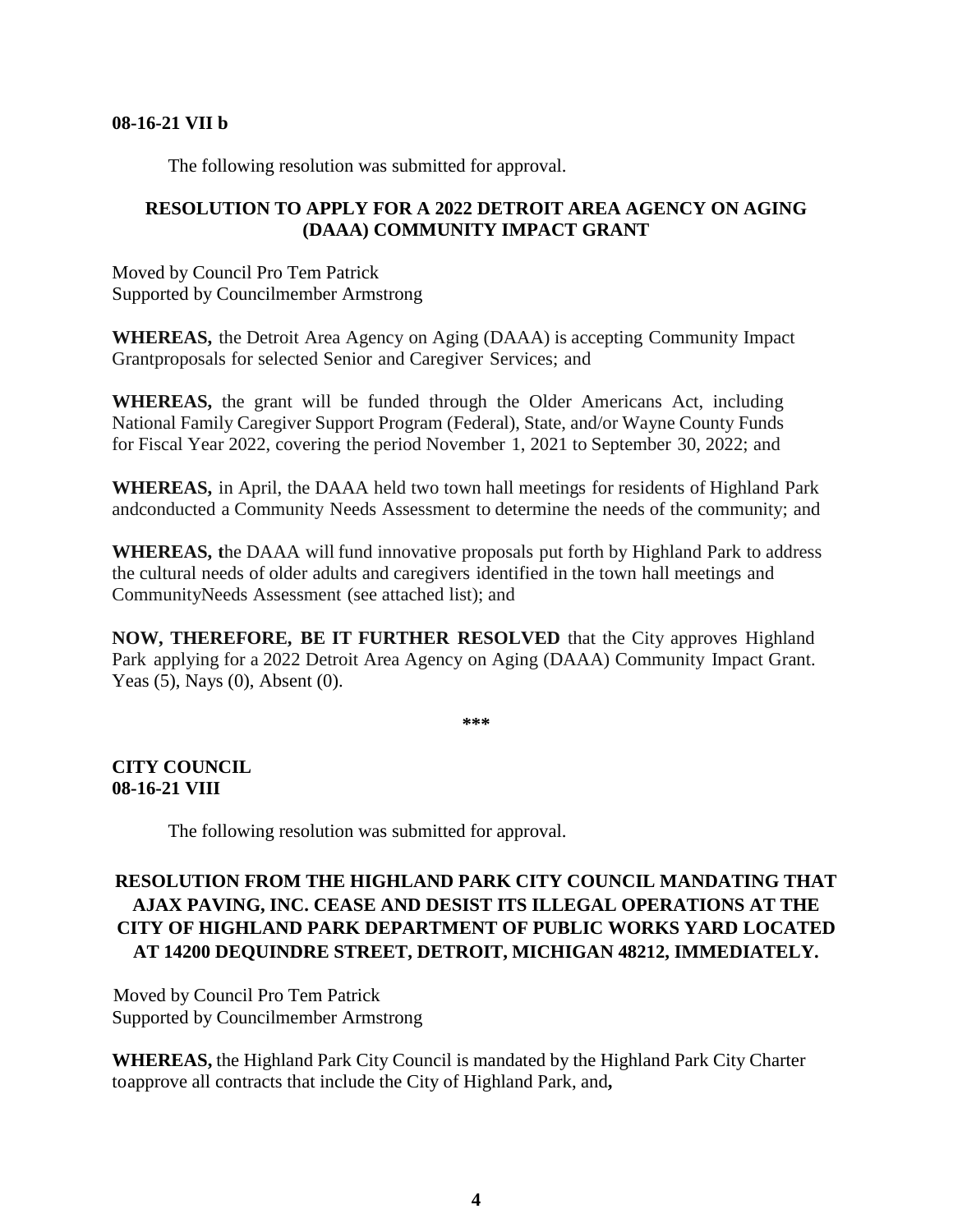**WHEREAS**, Mayor Hubert Yopp has illegally engaged the City of Highland Park in an 'illegal contract' with Ajax Paving, Inc., and,

**WHEREAS,** this illegal contract that Mayor Yopp signed, (but for months publically stated that there was no contract), puts the City of Highland Park and its residents at risk and in legal jeopardy, and**,**

**WHEREAS,** Mayor Hubert Yopp has clearly broken the law and violated the Highland Park City Charter (a charter that he publically supported) by not requesting the Highland Park City Council approve the proposed contract by following the Highland Park City Charter procedures,and**,**

**WHEREAS,** there is a section of the Highland Park City Charter that provides the Mayor with theability to manage and control city property, but not the ability to manage and control Contracts and all Contracts must be approved by the Highland Park City Council, Now**,**

**THEREFORE, BE IT RESOLVED,** that the Highland Park City Council demands that Ajax Paving, Inc.immediately Cease and Desist its illegal operations at the City of Highland Park Departmentof Public Works Yard until further notice. Yeas (4), Nays (1) Councilmember Jackson, Absent (0).

**\*\*\***

### **COMMUNITY DEVELOPMENT 08-16-21 IX a**

The following resolution was submitted for approval.

### **RESOLUTION TO SELL THE VACANT RESIDENTIAL SIDE LOT AT 193 FARRAND PARK TO THE ADJACENT PROPERTY OWNER AT 189 FARRAND PARK**

Moved by Councilmember Armstrong Supported by Councilmember Bates

**WHEREAS,** The City of Highland Park holds in its inventory a surplus of City- owned parcels that are not producing a taxable, habitable and general benefit to the City and its residents; and

**WHEREAS,** it is the goal of the City to decrease the number of city-owned parcels and return them to productive use; and

**WHEREAS,** the City of Highland Park is the owner of the vacant side lot at 189 Farrand Park, (vacant lot adjacent to resident's home); and

**WHEREAS,** upon the payment of all fees have been previously paid, and required clearances obtained from the Water Department, Treasurer, City Engineer, CED and Legal Departments are signed off and ready to purchase; and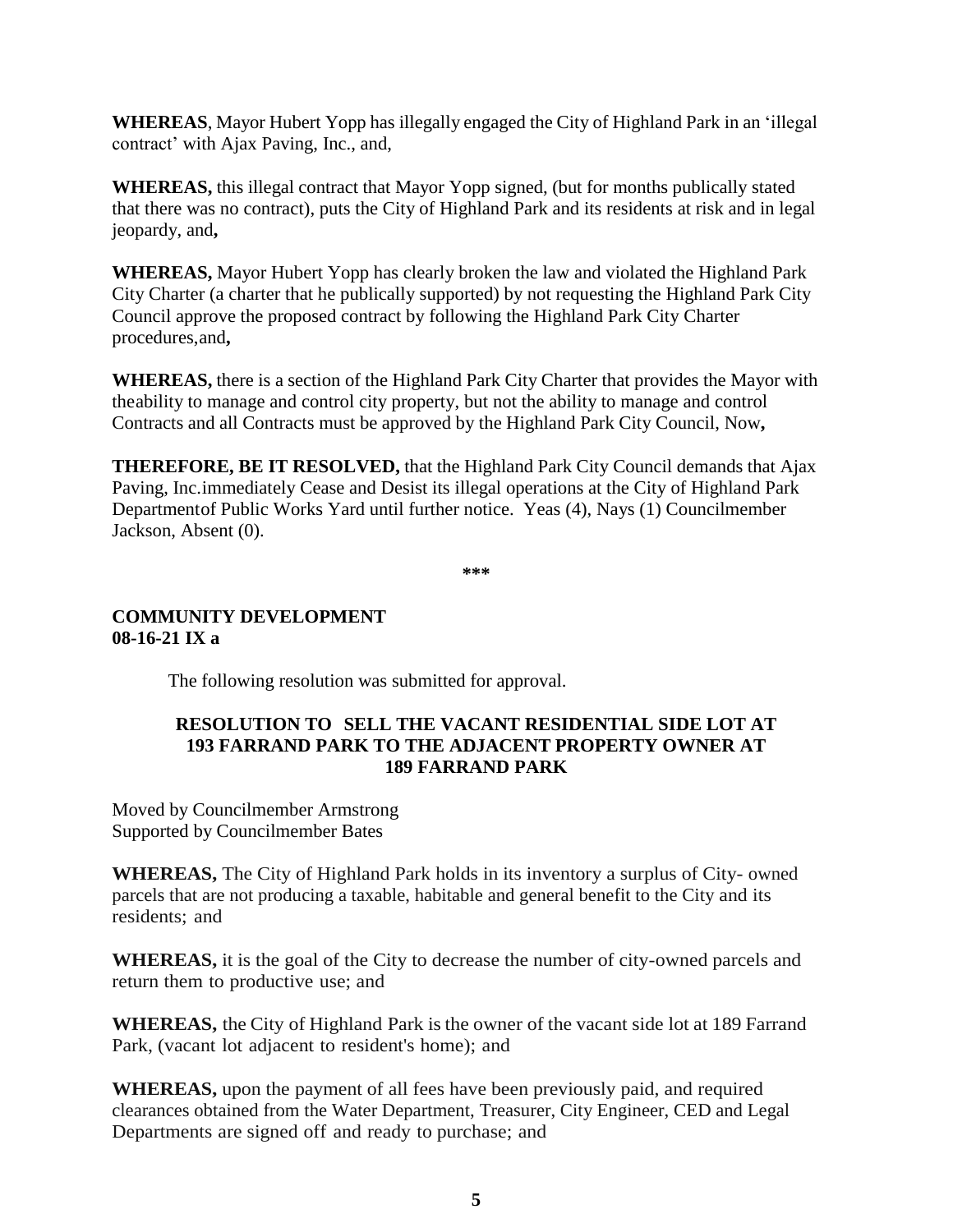**NOW, THEREFORE, BE IT RESOLVED**, that the City Council approves the sale of the vacant lot located in Highland Park, Ml at the cost of \$500. Yeas (5), Nays (0), Absent (0).

\*

## **08-16-21 IX b**

The following resolution was submitted for approval.

# **RESOLUTION TO SELL THE VACANT RESIDENTIAL SIDE LOT AT 374 PILGRIM TO THE ADJACENT PROPERTY OWNER AT 370 PILGRIM**

Moved by Councilmember Armstrong Supported by Councilmember Bates

**WHEREAS,** The City of Highland Park holds in its inventory a surplus of City- owned parcels that are not producing a taxable, habitable and general benefit to the City and its residents; and

**WHEREAS,** it is the goal of the City to decrease the number of city-owned parcels and return them to productive use; and

**WHEREAS,** the City of Highland Park is the owner of the vacant side lot at 189 Farrand Park, (vacant lot adjacent to resident's home); and

**WHEREAS,** upon the payment of all fees have been previously paid, and required clearances obtained from the Water Department, Treasurer, City Engineer, CED and Legal Departments are signed off and ready to purchase; and

**NOW, THEREFORE, BE IT RESOLVED**, that the City Council approves the sale ofthe vacant lot located in Highland Park, Ml at the cost of \$500. Yeas (5), Nays (0), Absent (0).

**\*\*\***

### **FINANCE 08-16-21 X a**

Moved by Council Pro Tem Patrick Supported by Councilmember Bates

To receive and file the monthly financial statement May 31, 2021. Yeas (5), Nays (0), Absent (0).

\*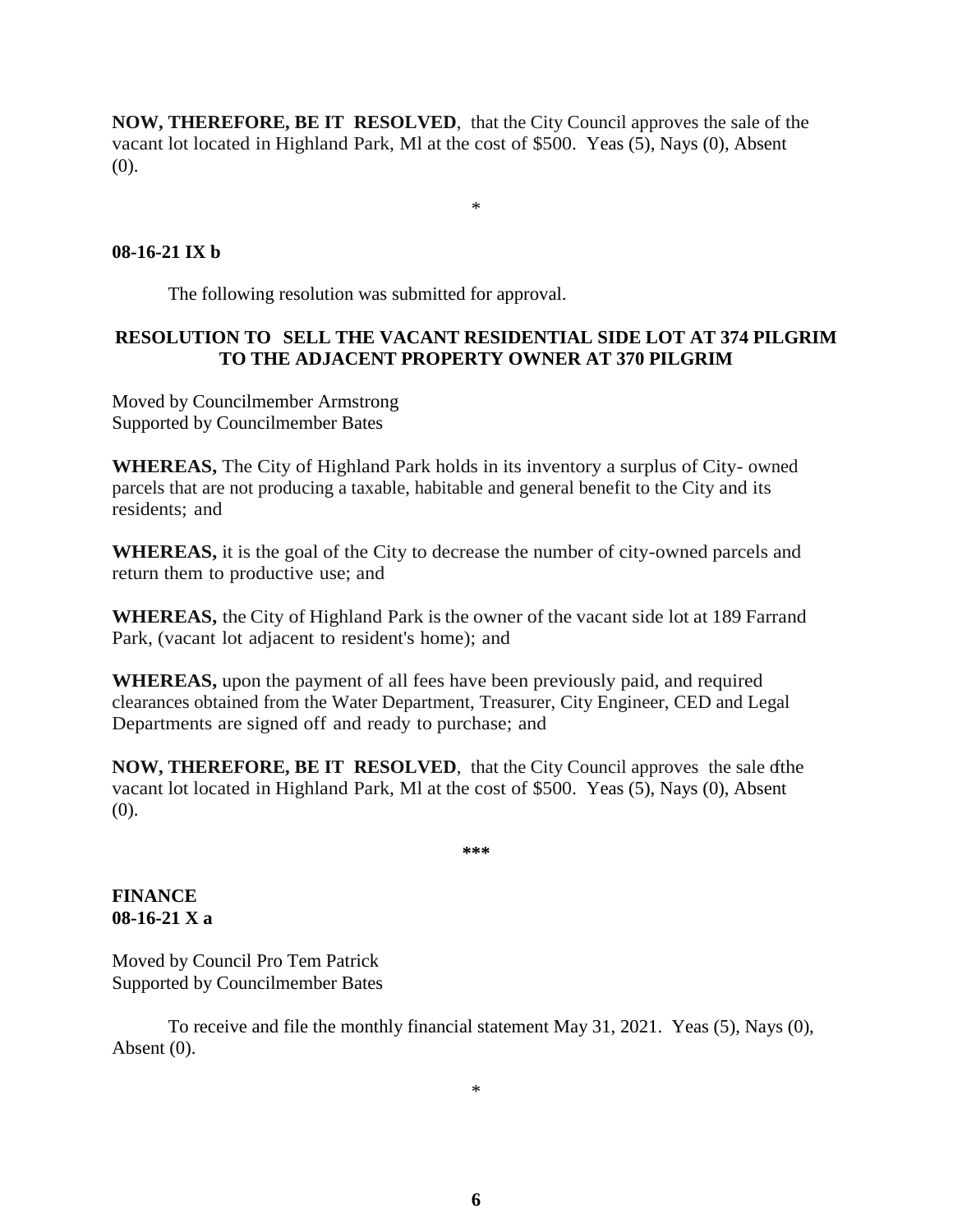#### **08-16-21 X b**

Moved by Council Pro Tem Patrick Supported by Councilmember Bates

To receive and file the monthly financial statement June 30, 2021. Yeas (5), Nays (0), Absent (0).

\*

#### **08-16-21 X c**

Moved by Council Pro Tem Patrick Supported by Councilmember Bates

To receive and file the monthly financial statement July 31, 2021. Yeas (5), Nays (0), Absent (0).

**\*\*\***

### **FIRE 08-16-21 XI**

Moved by Councilmember Bates Supported by Council Pro Tem Patrick

To receive and file the monthly incident report. Yeas (5), Nays (0), Absent (0).

**\*\*\***

### **WATER 08-16-21 XII**

### **RESOLUTION TO ADOPT THE FY2022 WATER DEPARTMENT BUDGET AND RATES AS REQUESTED BY THE WATER DEPARTMENT**

Moved by Councilmember Bates Supported by Council Pro Tem Patrick

**WHEREAS,** pursuant to chapter 1040.17 and 1042.01 of the City Code of Ordinances, it is the responsibility of the City of Highland Park to establish water and sewer rates; and

**WHEREAS**, the Highland Park received documentation from the Great Lakes Water Authority (GLWA) regarding deferred implementation – Great Lakes Water Authority FY 2022 Wholesale Water and Sewer Schedule of Charges; and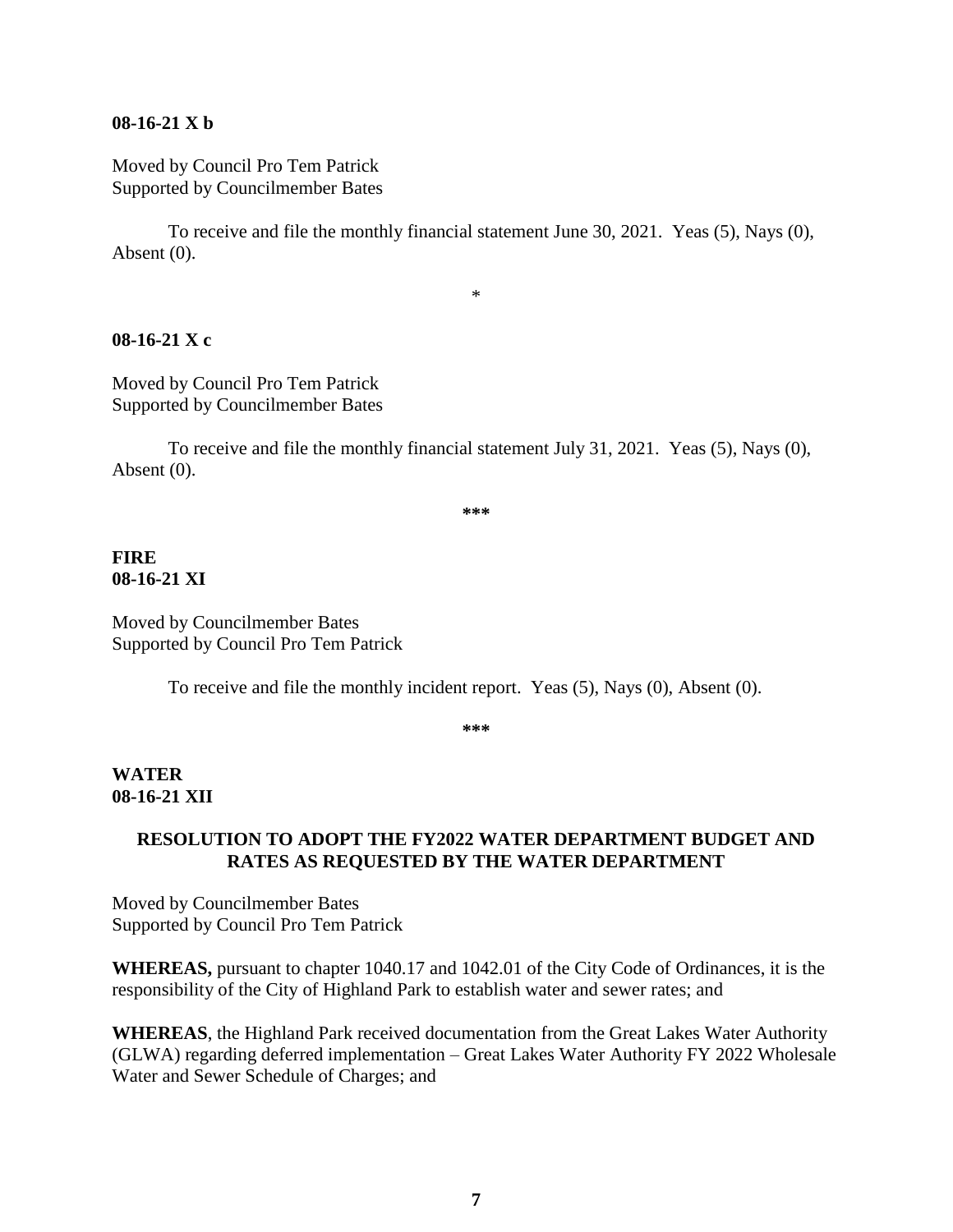**WHEREAS**, the City Council has received and reviewed the Water Department Director's recommended water and sewer rates for FY2022; and

**WHEREAS,** the Highland Park City Council shall and has received comments on the recommended water and sewer rates from citizens at a duly advertised public hearing; and

**WHEREAS,** it is the intent of the Water Department Director that rates shall adhere to the proposed budget funds for FY2022; and

**BE IT RESOLVED,** all comments received from citizens at the duly advertised public hearing, are documented; and

**RESOLVED FURTHER,** after documentation of all comments received from citizens, that the Water Department is authorized to take all necessary actions to give this resolution effect this 16th day of August 2021. Yeas (5), Nays (0), Absent (0).

**\*\*\***

## **ADJOURNMENT**

Moved by Council Pro Tem Patrick Supported by Councilmember Armstrong

To adjourn the meeting, motion carried, meeting adjourned at 8:39 p.m.